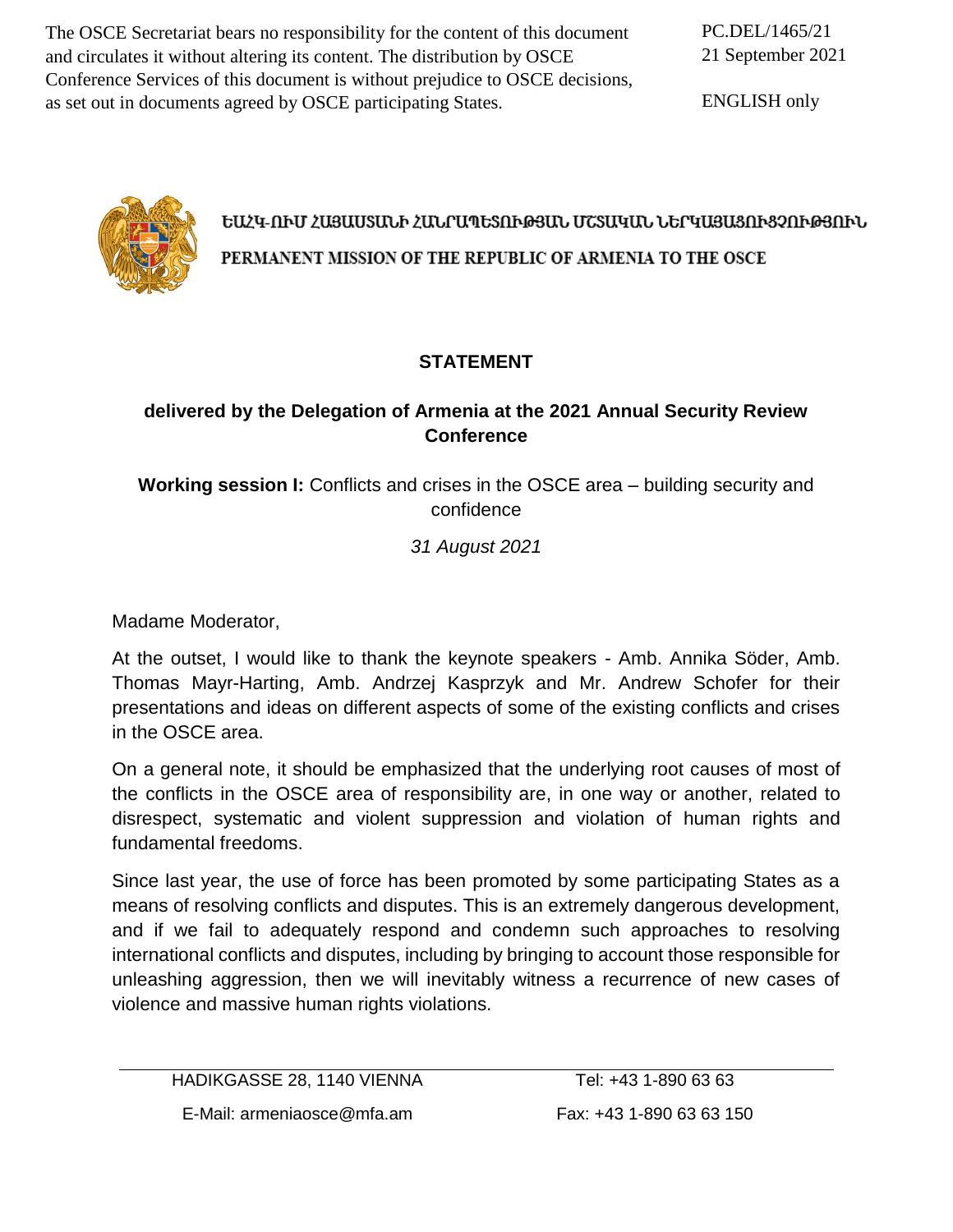Another dangerous development is the recruitment, transfer and use, including by OSCE participating States, of foreign terrorist and jihadist fighters in conflicts in the OSCE region, as we have seen it last year in Nagorno-Karabakh.

#### Madame Moderator,

Undoubtedly, Amb. Kasprzyk and Mr. Schofer are well aware of the history of the Nagorno-Karabakh conflict, the root causes and different stages of the conflict, but let me emphasize again for those who are less familiar with the conflict that it is not a territorial dispute as the Azerbaijani side has been trying to present for many years. It is, first of all, about the right of the people of Artsakh to live freely in their homeland, and to determine freely and without coercion their future and their political status. It was the use of force that became the main reason that the political problem of Nagorno-Karabakh grew into a full-fledged war in late 1980s - early 1990s. It should not be forgotten that in response to the peaceful demands of the people of Nagorno-Karabakh to ensure their political and social rights, the Azerbaijani authorities first resorted to pogroms and massacres of the Armenian population of Azerbaijan, which was followed by a large-scale military aggression against Nagorno-Karabakh.

## Dear colleagues,

In a few weeks, we will mark the first anniversary of the war of aggression unleashed by Azerbaijan against Artsakh. Almost one year after unleashing the war against Artsakh, during which the Azerbaijani military committed numerous war crimes and human rights violations, in fact, there is no lack of evidence and facts confirming that it was Azerbaijan who started the war. This was confirmed, inter alia, in a number of interviews and addresses of the President of Azerbaijan. The latest revelation was his interview with CNN Turk, in which the President of Azerbaijan, referring to the 44-day war openly stated that Azerbaijan had started a "war of salvation" thereby confirming that it was Azerbaijan who resorted to the use of force in an attempt to resolve the Nagorno-Karabakh conflict, contrary to its commitments and international obligations for the peaceful resolution of the conflict. The international community must not turn a blind eye to these facts.

The war of aggression unleashed by Azerbaijan against Artsakh last year, with the support and direct involvement of Turkey and Turkish-backed foreign terrorist fighters, led to the occupation of a large part of the territory of Artsakh, ethnic cleansing and numerous war crimes. Another war of Azerbaijan against Artsakh did not bring the resolution of the Nagorno-Karabakh conflict any closer. It only brought immense suffering to the people of the region and further exacerbated the conflict and the enmity between the two peoples.

In addition, it once again proved that the people of Artsakh cannot be under the jurisdiction of Azerbaijan. This is evidenced by numerous cases of brutal attacks on and killings of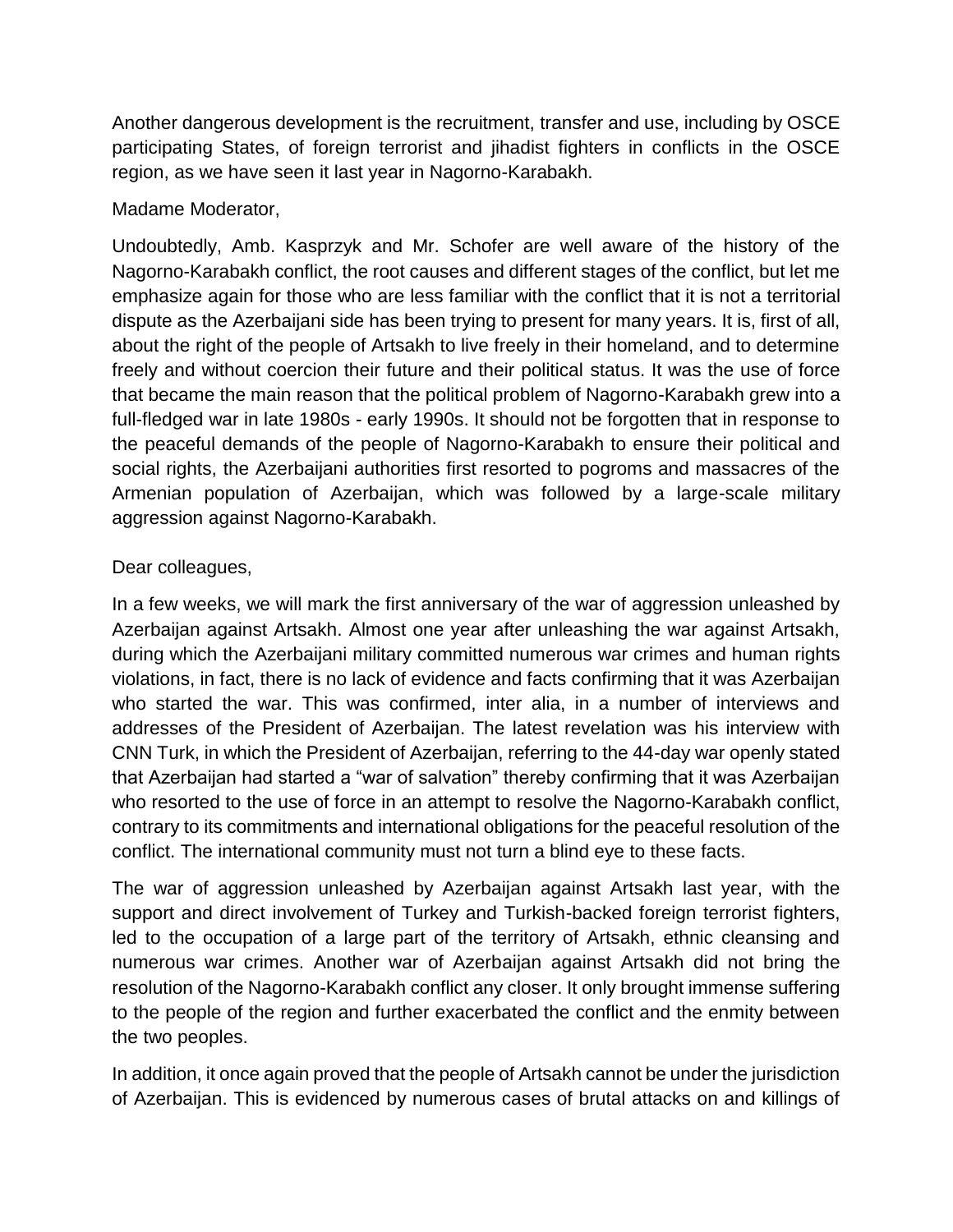Armenian civilians, including women, children and elderly people, ethnic cleansing, destruction of the Armenian historical and religious heritage in the territories currently controlled by the Azerbaijani armed formations. Even today, Azerbaijan does not hide its intention to expel or exterminate the people of Artsakh as the only effective and desirable way to resolve the conflict. This has been repeatedly voiced by various high-ranking Azerbaijani officials, including in recent days. The latest such statement came from a member of the Azerbaijani parliament from the ruling New Azerbaijan Party, who said that "either they (the Armenians of Artsakh) will leave or they will be exterminated".

#### Madame Moderator,

The trilateral ceasefire statement signed on 9 November 2020 by the leaders of the Russian Federation, Armenia and Azerbaijan put an end to the fighting and the bloodshed. However, almost ten months after the signing of the trilateral statement, which Azerbaijan likes to refer to with such diligence, many of its provisions are continuously violated by the latter almost with the same degree of diligence. In particular, in violation of the commitments undertaken in the trilateral statement, Azerbaijan still refuses to return the Armenian POWs and civilian captives, as well as continues to hide information about the whereabouts of many other Armenian detainees, which clearly leads to their enforced disappearance. The Azerbaijani authorities are also organizing mock trials on trumpedup charges against Armenian POWs and other detainees.

In addition to this, since 12 May this year, Azerbaijan has undertaken a number of provocative actions and encroachments into the sovereign territory of the Republic of Armenia, trying to create new spots of tension, thus further undermining regional peace and security.

Azerbaijan openly acts against the logic and the letter of the trilateral statement. Another evidence of this is the recent blocking of the Kapan-Goris interstate highway and the Kapan-Vorotan intercommunal road by the armed forces of Azerbaijan, despite the provision of the trilateral statement on the unblocking of all economic and transport links in the region. Instead of opening closed roads, Azerbaijan aims to close the open ones.

## Dear colleagues,

These flagrant violations of the trilateral ceasefire statement of 9 November 2020, are a logical continuation of the aggressive posturing and the hostile policy of the Azerbaijani authorities. The Azerbaijani leadership does not shy away from openly stating its claims to the sovereign territory of the Republic of Armenia.

By constantly raising the level of tension, including by armed provocations on the line of contact in Artsakh and on the Armenia-Azerbaijan border, the Azerbaijani leadership seeks to postpone indefinitely the resumption of the Nagorno-Karabakh peace process and, ultimately, the final and comprehensive settlement of the conflict. We reiterate that